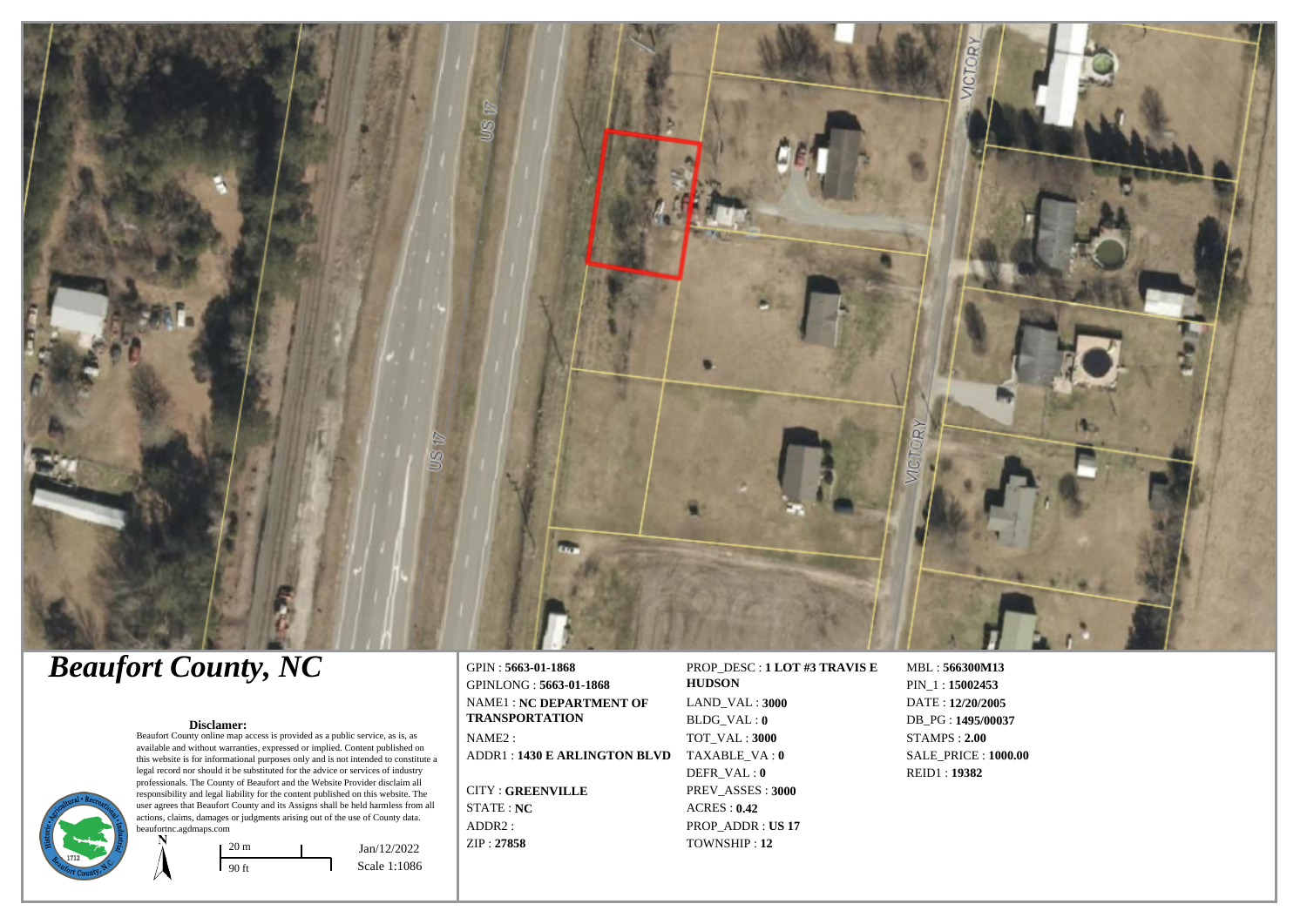## **Property Summary**

**Tax Year: 2022**

| <b>REID</b>    | 19382          | <b>PIN</b>         | 5663-01-1868      | <b>Property Owner</b>  | NC DEPARTMENT OF<br><b>TRANSPORTATION</b> |
|----------------|----------------|--------------------|-------------------|------------------------|-------------------------------------------|
| Location       | 0 <sup>U</sup> | <b>Property</b>    | 1 LOT #3 TRAVIS E | <b>Owner's Mailing</b> | 1430 E ARLINGTON BLVD                     |
| <b>Address</b> |                | <b>Description</b> | <b>HUDSON</b>     | <b>Address</b>         | <b>GREENVILLE NC 27858</b>                |

| <b>Administrative Data</b>      |                                   |  |  |  |  |  |
|---------------------------------|-----------------------------------|--|--|--|--|--|
| <b>Plat Book &amp; Page</b>     |                                   |  |  |  |  |  |
| Old Map #                       | <b>NONE</b>                       |  |  |  |  |  |
| <b>Market Area</b>              | <b>FEST</b>                       |  |  |  |  |  |
| <b>Township</b>                 | Chocowinity<br>Township           |  |  |  |  |  |
| Planning<br><b>Jurisdiction</b> | <b>BEAUFORT</b>                   |  |  |  |  |  |
| City                            |                                   |  |  |  |  |  |
| <b>Fire District</b>            | <b>CHOCOWINITY</b><br><b>FIRF</b> |  |  |  |  |  |
| <b>Spec District</b>            | <b>RES 12</b>                     |  |  |  |  |  |
| <b>Land Class</b>               | <b>EXEMPT VALUE</b>               |  |  |  |  |  |
| <b>History REID 1</b>           |                                   |  |  |  |  |  |
| <b>History REID 2</b>           |                                   |  |  |  |  |  |
| Acreage                         | 0.42                              |  |  |  |  |  |
| <b>Permit Date</b>              |                                   |  |  |  |  |  |
| Permit#                         |                                   |  |  |  |  |  |

| <b>Transfer Information</b> |            |
|-----------------------------|------------|
| Deed Date                   | 12/20/2005 |
| Deed Book                   | 001495     |
| Deed Page                   | 00037      |
| <b>Revenue Stamps</b>       | \$2        |
| <b>Package Sale Date</b>    | 12/20/2005 |
| Package Sale Price          | \$1,000    |
| <b>Land Sale Date</b>       |            |
| <b>Land Sale Price</b>      |            |

| <b>Improvement Summary</b> |   |
|----------------------------|---|
| <b>Total Buildings</b>     | 0 |
| Total Units                | 0 |
| <b>Total Living Area</b>   | 0 |
| Total Gross Leasable Area  | O |

| <b>Property Value</b>                                    |         |
|----------------------------------------------------------|---------|
| <b>Total Appraised Land Value</b>                        | \$3,000 |
| <b>Total Appraised Building Value</b>                    |         |
| <b>Total Appraised Misc</b><br><b>Improvements Value</b> |         |
| <b>Total Cost Value</b>                                  | \$3,000 |
| <b>Total Appraised Value - Valued By</b><br>Cost         | \$3,000 |
| <b>Other Exemptions</b>                                  | \$3,000 |
| <b>Exemption Desc</b>                                    | Other   |
| <b>Use Value Deferred</b>                                |         |
| <b>Historic Value Deferred</b>                           |         |
| <b>Total Deferred Value</b>                              |         |
| <b>Total Taxable Value</b>                               |         |

**Photograph**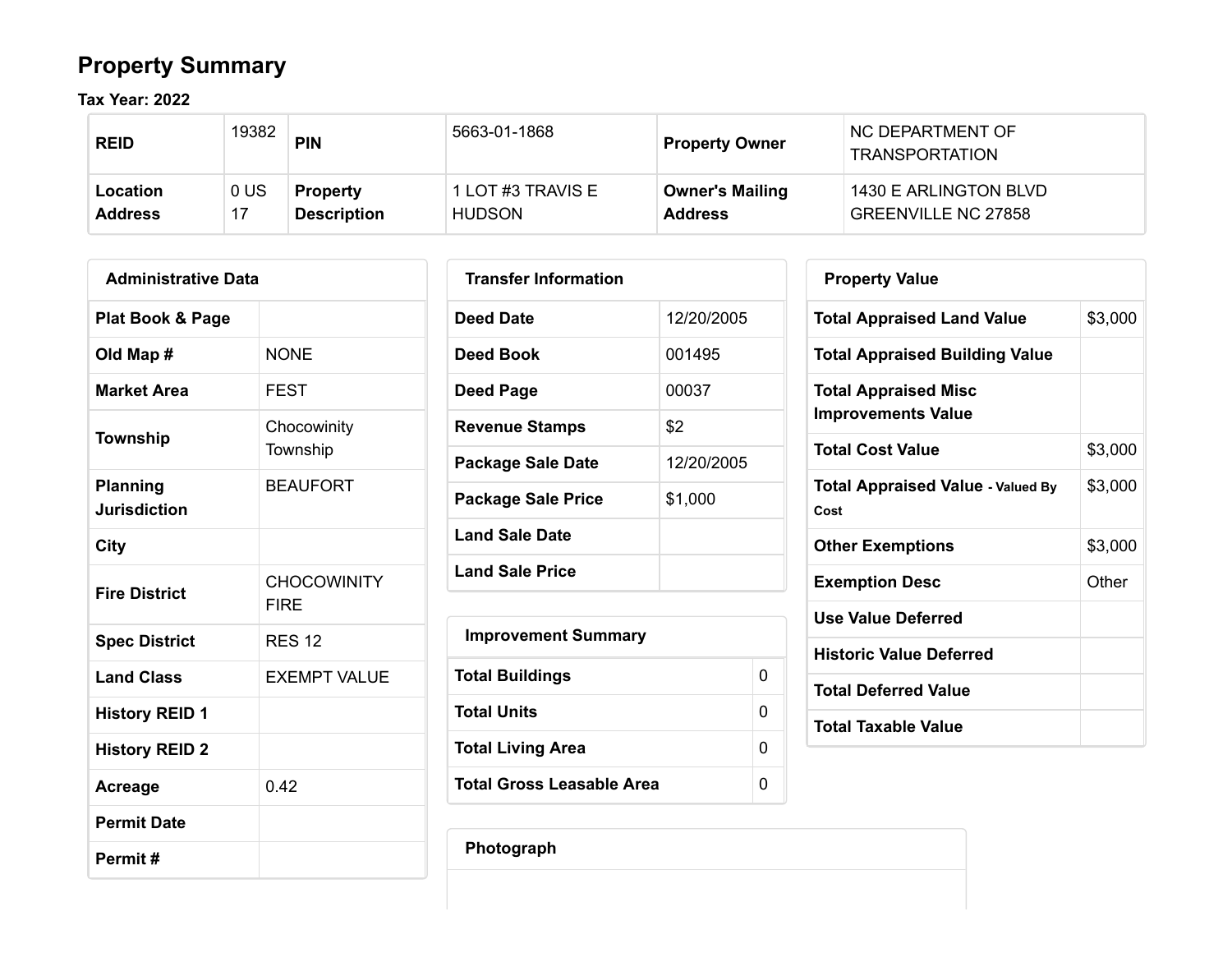

### **Building Summary**

## **Misc Improvements Summary**

| Card                                           | <b>Unit</b><br>Quantity | Measure Type |  | <b>Base</b><br><b>Price</b> | Eff<br>Year | Phys Depr (%<br>Bad) | Econ Depr (%<br>Bad) | <b>Funct Depr (%</b><br>Bad) | Common Interest (%<br>Good) | Value |
|------------------------------------------------|-------------------------|--------------|--|-----------------------------|-------------|----------------------|----------------------|------------------------------|-----------------------------|-------|
|                                                | No Data                 |              |  |                             |             |                      |                      |                              |                             |       |
| <b>Total Misc Improvements Value Assessed:</b> |                         |              |  |                             |             |                      |                      |                              |                             |       |

### **Land Summary**

| Land Class: EXEMPT VALUE |                                    |                                   | Deeded Acres: 0                               |      |  | Calculated Acres: 0.42             |                   |  |  |  |
|--------------------------|------------------------------------|-----------------------------------|-----------------------------------------------|------|--|------------------------------------|-------------------|--|--|--|
|                          |                                    | Zoning   Soil Class   Description | <b>Size</b>                                   | Rate |  | Size Adj. Factor   Land Adjustment | <b>Land Value</b> |  |  |  |
| <b>NONE</b>              |                                    |                                   | RESIDENTIAL 1.00 BY THE UNIT PRICE   \$18,600 |      |  | MARKET ADJUSTMENT-16.13            | \$3,000           |  |  |  |
|                          | Total Land Value Assessed: \$3,000 |                                   |                                               |      |  |                                    |                   |  |  |  |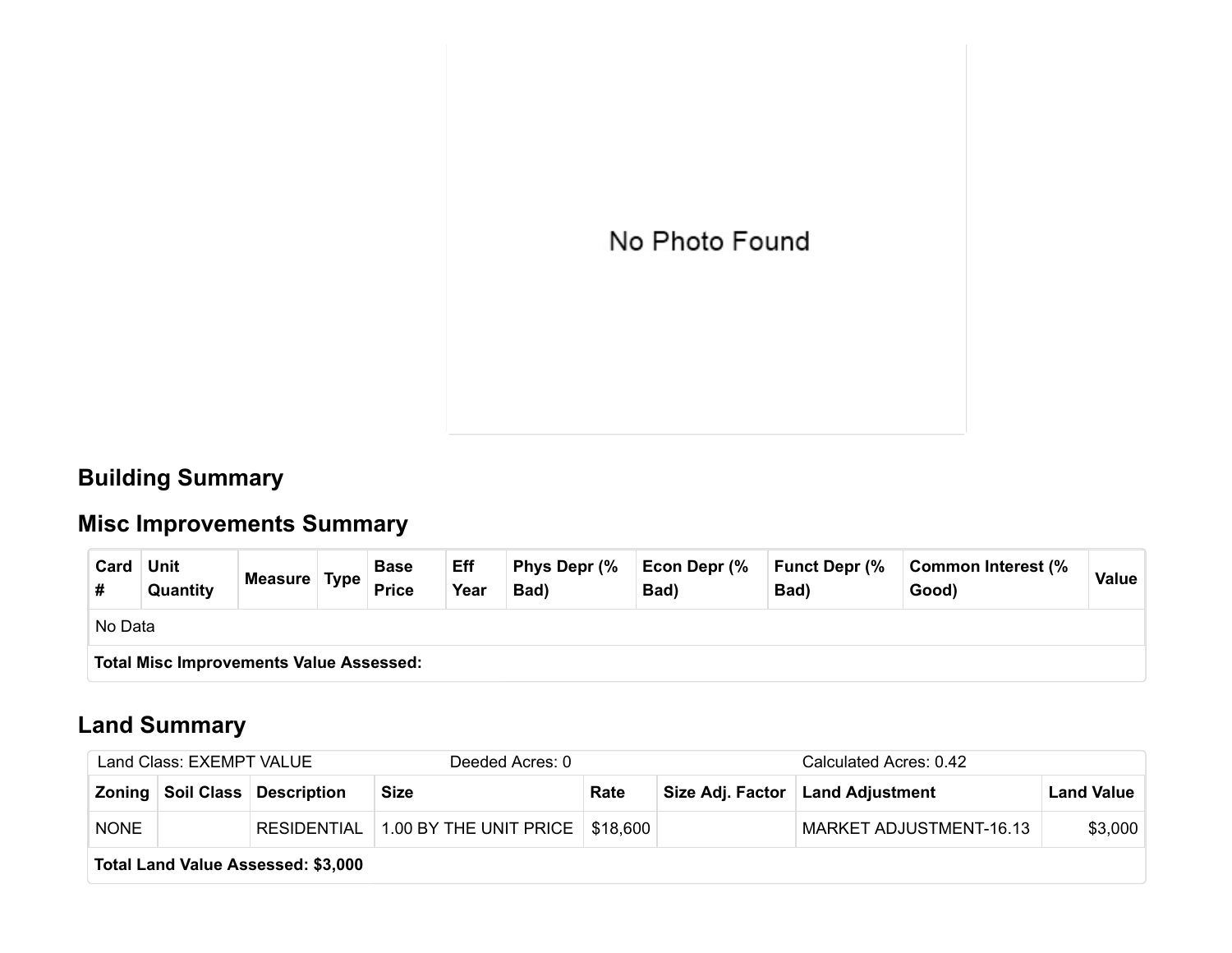### **Ownership History**

|         | <b>Owner Name</b>               |             | Deed Type   % Ownership | Stamps   Sale Price   Book |                   | Page | Deed Date                       |
|---------|---------------------------------|-------------|-------------------------|----------------------------|-------------------|------|---------------------------------|
| Current | NC DEPARTMENT OF TRANSPORTATION | <b>DEED</b> | 100                     |                            |                   |      | \$1,000 001495 00037 12/20/2005 |
| Back    | UNKNOWN, .                      | <b>DEED</b> | 100                     |                            | \$19,000   000966 |      | 00906 10/19/1992                |

### **Notes Summary**

| <b>Building Card</b> | <b>Date</b> | Line | <b>Notes</b>                                 |
|----------------------|-------------|------|----------------------------------------------|
| D                    | 7/14/2016   |      | vacant /sy                                   |
| D                    | 2/16/2016   | 2    | Document Type: DEED, Document Info: 966/907  |
| D                    | 2/16/2016   | 3    | Document Type: R/W, Document Info: 1495/0033 |
| D                    | 2/16/2016   | 4    | Map/Block/Lot: 566300M13                     |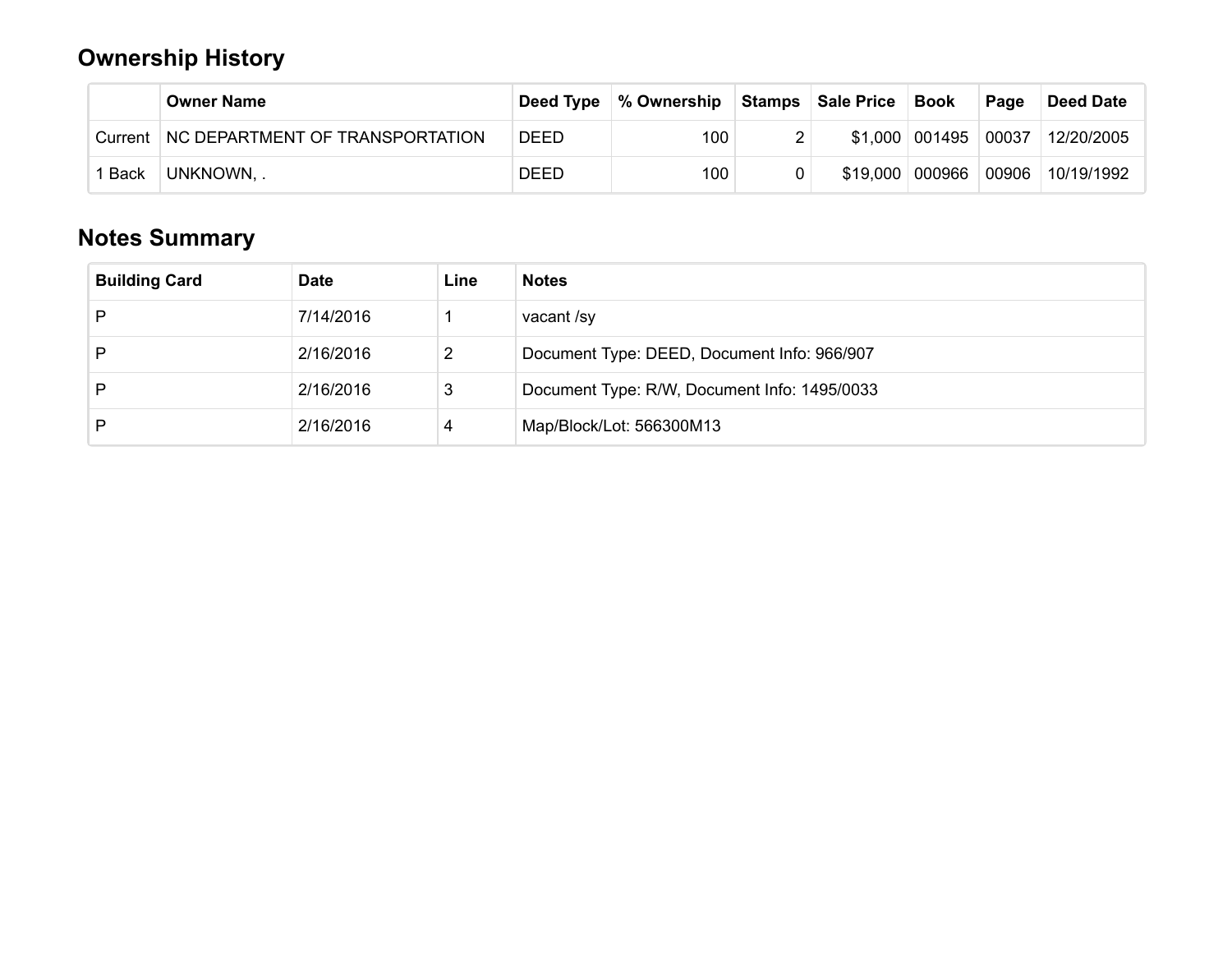## **蘇1495PG032**

 $\sim 250-20$ 

ò,

| BEAUFORT COUNTY LAND RECORDS                                                                                                                                                                                                                       |           |                                                                                                                     |                                                           |             |  |
|----------------------------------------------------------------------------------------------------------------------------------------------------------------------------------------------------------------------------------------------------|-----------|---------------------------------------------------------------------------------------------------------------------|-----------------------------------------------------------|-------------|--|
| LR-FORM001 # $2549$                                                                                                                                                                                                                                |           | FOR REGISTRATION REGISTER OF DEEDS<br>JENNIFER LEGGETT WHITEHURST<br>BEAUFORT COUNTY, NC<br>2005 DEC 20 04:05:24 PM |                                                           |             |  |
| <b>ACCEPTED</b>                                                                                                                                                                                                                                    |           | BK: 1495 PG: 37-39 FEE: \$17.00                                                                                     | NC REVENUE STAMP: \$2.00                                  |             |  |
| Date.<br>Land Records Official                                                                                                                                                                                                                     |           | INSTRUMENT # 2005010532                                                                                             |                                                           |             |  |
|                                                                                                                                                                                                                                                    |           |                                                                                                                     |                                                           |             |  |
| Excise Tax \$ 2.00                                                                                                                                                                                                                                 |           |                                                                                                                     | Recording Time, Book and Page                             |             |  |
| <b>PROJECT: 34440.2.2</b>                                                                                                                                                                                                                          | ROUTE: NO |                                                                                                                     | US 17 PARCEL NUMBER:                                      | R-2510A-046 |  |
| COUNTY: BEAUFORT                                                                                                                                                                                                                                   |           |                                                                                                                     |                                                           |             |  |
| Tax Lot No. 5663-01-1868                                                                                                                                                                                                                           |           |                                                                                                                     | Parcel Identifier No.                                     |             |  |
|                                                                                                                                                                                                                                                    |           |                                                                                                                     |                                                           |             |  |
| Mail after recording to<br>D. J. ASKEW, NCDOT                                                                                                                                                                                                      |           |                                                                                                                     |                                                           |             |  |
| This instrument was prepared by J. M. LATHAM                                                                                                                                                                                                       |           | 1430 E. ARLINGTON BLVD., GREENVILLE, NC 27858                                                                       |                                                           |             |  |
|                                                                                                                                                                                                                                                    |           |                                                                                                                     |                                                           |             |  |
|                                                                                                                                                                                                                                                    |           |                                                                                                                     |                                                           |             |  |
| <b>NORTH CAROLINA GENERAL WARRANTY DEED</b>                                                                                                                                                                                                        |           |                                                                                                                     |                                                           |             |  |
| THIS DEED made this $1^{st}$ Day of NOVEMBER 20 05 by and between                                                                                                                                                                                  |           |                                                                                                                     |                                                           |             |  |
| <b>GRANTOR</b>                                                                                                                                                                                                                                     |           |                                                                                                                     | <b>GRANTEE</b>                                            |             |  |
| JOHNNIE R. JACKSON AND WIFE, ARLENE C.                                                                                                                                                                                                             |           |                                                                                                                     | NC DEPARTMENT OF TRANSPORTATION,                          |             |  |
| <b>JACKSON</b>                                                                                                                                                                                                                                     |           | an agency of the State of North Carolina                                                                            |                                                           |             |  |
|                                                                                                                                                                                                                                                    |           |                                                                                                                     |                                                           |             |  |
| The designation Grantor and Grantee as used herein shall include said parties, their heirs, successors, and assigns, and<br>shall include singular, plural, masculine, feminine or neuter as required by context.                                  |           |                                                                                                                     |                                                           |             |  |
| WITNESSETH, that the Grantor, for a valuable consideration in the amount of \$                                                                                                                                                                     |           |                                                                                                                     | 750.00                                                    | paid by the |  |
| Grantee, the receipt of which is hereby acknowledged, has and by these presents does grant, bargain, sell and convey                                                                                                                               |           |                                                                                                                     |                                                           |             |  |
| unto the Grantee in fee simple, all that certain lot or parcel of land situated in the City of<br><b>CHOCOWINITY</b><br>Township, BEAUFORT                                                                                                         |           |                                                                                                                     | County, North Carolina and more particularly described as |             |  |
| follows:                                                                                                                                                                                                                                           |           |                                                                                                                     |                                                           |             |  |
| Beginning at a point located on the proposed southeastern right of way boundary of US 17, said point located 100'                                                                                                                                  |           |                                                                                                                     |                                                           |             |  |
| southeasterly of and normal to survey line L; said point common to the Grantors southeastern property line common to<br>Travis Earl Hudson, et ux, now or formerly; thence northeasterly along the proposed southeastern right of way boundary of  |           |                                                                                                                     |                                                           |             |  |
| the US 17, a straight line, to a point located 100' southeasterly of and normal to survey line L; a straight line, to the                                                                                                                          |           |                                                                                                                     |                                                           |             |  |
| Grantors northeastern property line common to Travis Earl Hudson, et ux, now or formerly, thence southeasterly along the<br>Grantors northeastern property line common to Travis Earl Hudson, et ux, now or formerly, to the Grantors northeastern |           |                                                                                                                     |                                                           |             |  |
| property corner common to Travis Earl Hudson, et ux, now or formerly and Eugene H. Yow, Jr., now or formerly, thence<br>southwesterly along the Grantors southeastern property line common to Eugene H. Yow, Jr., now or formerly, to the          |           |                                                                                                                     |                                                           |             |  |
| Grantors southeastern property corner common to Travis Earl Hudson, et ux, now or formerly; thence northwesterly along                                                                                                                             |           |                                                                                                                     |                                                           |             |  |
| the Grantors southwestern property line common to Travis Earl Hudson, et ux, now or formerly, to the proposed<br>southeastern right of way boundary of US 17, said point located 100' southeasterly of and normal to survey line -L-, to the       |           |                                                                                                                     |                                                           |             |  |
| point of beginning.                                                                                                                                                                                                                                |           |                                                                                                                     |                                                           |             |  |
|                                                                                                                                                                                                                                                    |           |                                                                                                                     |                                                           |             |  |
|                                                                                                                                                                                                                                                    |           |                                                                                                                     |                                                           |             |  |
|                                                                                                                                                                                                                                                    |           |                                                                                                                     |                                                           |             |  |
|                                                                                                                                                                                                                                                    |           |                                                                                                                     |                                                           |             |  |
|                                                                                                                                                                                                                                                    |           |                                                                                                                     |                                                           |             |  |
|                                                                                                                                                                                                                                                    |           |                                                                                                                     |                                                           |             |  |
|                                                                                                                                                                                                                                                    |           |                                                                                                                     |                                                           |             |  |
|                                                                                                                                                                                                                                                    |           |                                                                                                                     |                                                           |             |  |
|                                                                                                                                                                                                                                                    |           |                                                                                                                     |                                                           |             |  |
| FRM7-J                                                                                                                                                                                                                                             |           |                                                                                                                     |                                                           |             |  |
| Page 1 of 2                                                                                                                                                                                                                                        |           |                                                                                                                     |                                                           |             |  |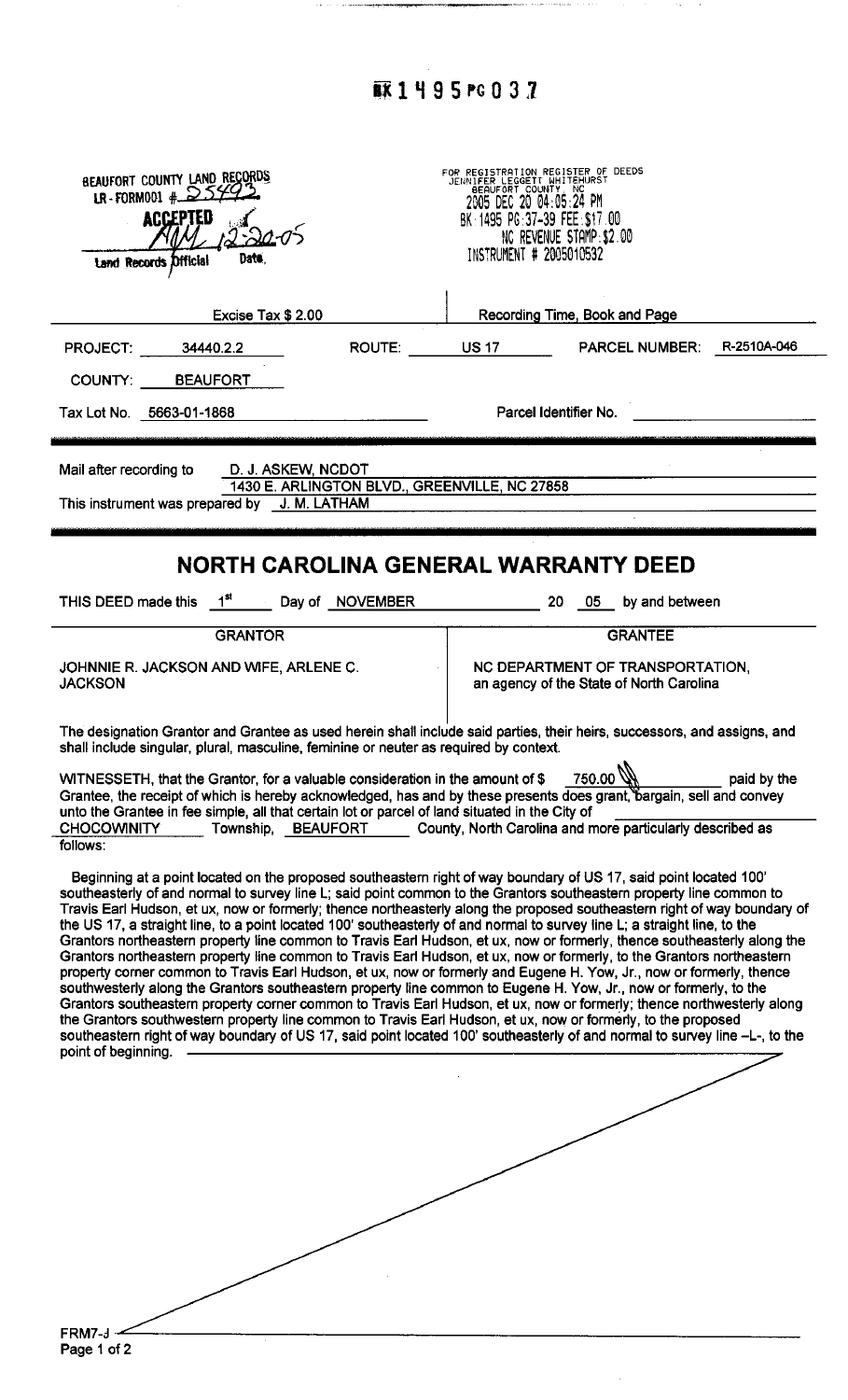#### **蘇1495#0038**

#### **County: BEAUFORT**

Project: 34440.2.2

Parcel: R-2510A-046

The property hereinabove described was acquired by Grantor by instruments recorded in Deed Book 966, Page 906 in the **BEAUFORT County Registry,** 

A map showing the above described property is recorded in Plat Book \_\_\_\_ \_, Page \_

TO HAVE AND TO HOLD the aforesaid lot or parcel of land and all privileges and appurtenances thereto belonging to the Grantee in fee simple.

And the Grantor covenants with the Grantee, that Grantor is seized of the premises in fee simple, has the right to convey the same in fee simple, that title is marketable and free and clear of all encumbrances, and that Grantor will warrant and defend the title against the lawful claims of all persons whomsoever except for the exceptions hereinafter stated. Title to the property hereinabove described is subject to the following exceptions: This deed is subject to the following exceptions:

IN WITNESS WHEREOF, the GRANTPRS have hereunto set their hands and seals (or if corporate, has caused this instrument to be signed in its corporate name by its duly authorized officers and its seal to be hereunto affixed by authority of its Board of Directors) the day and year first above written.

| (SEAL)<br>Johnnie R. Jackson | $\bigwedge$ SEAL)<br><u>achan</u><br>Arlene C. Jackson |
|------------------------------|--------------------------------------------------------|
| (SEAL)                       | (SEAL)                                                 |
| (SEAL)                       | (SEAL)                                                 |

#### ACCEPTED FOR THE DEPARTMENT OF TRANSPORTATION BY:  $\qquad \qquad$

**COUNTY** 

|                                                                                                                                          | <b>STATE OF</b><br>State, so hereby certify that<br>GRANTORS, personally appeared before me this day and acknowledged the<br>execution of the foregoing instrument.<br>Witness my hand and official stamp or seal, this the<br>Novem b e c<br>My commission expires | <i>North Carolina</i> COUNTY OF<br>nes M. Lathan a Notary Public for said County and<br>e, so hereby certify that the subhanist Research of the formulation of the substitution of the substitution of<br>and with Artese C. Vackson<br>20 05 | $6 - 16 - 2009$ | Vackso<br>dav of<br><b>Notary Public</b> |
|------------------------------------------------------------------------------------------------------------------------------------------|---------------------------------------------------------------------------------------------------------------------------------------------------------------------------------------------------------------------------------------------------------------------|-----------------------------------------------------------------------------------------------------------------------------------------------------------------------------------------------------------------------------------------------|-----------------|------------------------------------------|
| The foregoing Certificate(s) of<br>is/are certified to be correct. This instrument and this certificate are duly registered on the<br>20 | in Book                                                                                                                                                                                                                                                             | , Page                                                                                                                                                                                                                                        | at              | day of<br>Μ.<br>o'clock                  |

**REGISTER OF DEEDS FOR** 

Deputy/Assistant - Register of Deeds

BY: